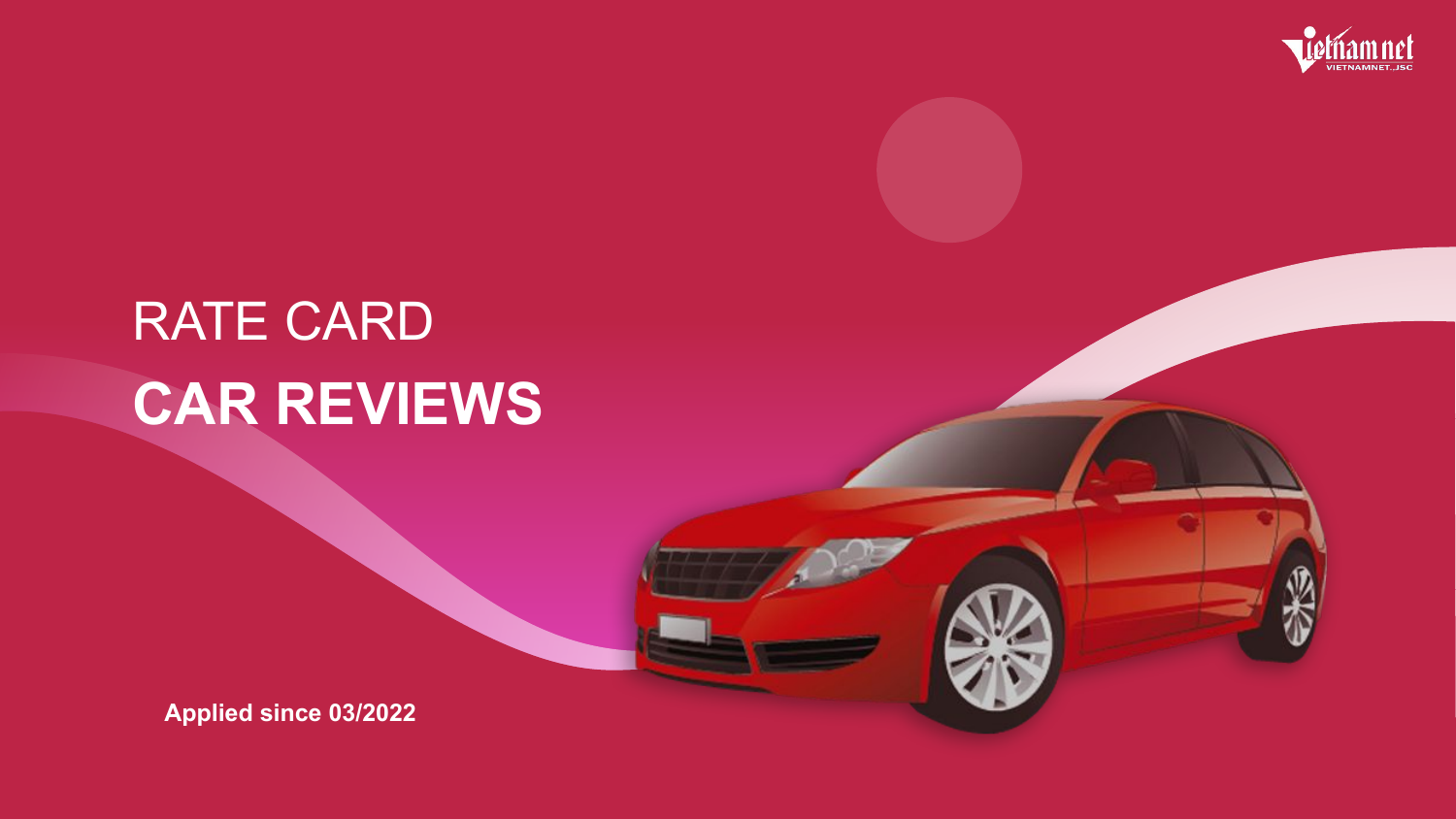## **PR ARTICLES OF CAR REVIEWS**

 $\mathcal{L} = \mathcal{L} + \mathcal{L} + \mathcal{L}$ 

 $\mathbf{1} = \mathbf{1} = \mathbf{1} + \mathbf{1} + \mathbf{1} + \mathbf{1} + \mathbf{1} + \mathbf{1} + \mathbf{1} + \mathbf{1} + \mathbf{1} + \mathbf{1} + \mathbf{1} + \mathbf{1} + \mathbf{1} + \mathbf{1} + \mathbf{1} + \mathbf{1} + \mathbf{1} + \mathbf{1} + \mathbf{1} + \mathbf{1} + \mathbf{1} + \mathbf{1} + \mathbf{1} + \mathbf{1} + \mathbf{1} + \mathbf{1} + \mathbf{1} + \mathbf{1} + \mathbf{1} + \mathbf$ 

A PR article is published in Hot News section on **VietNamNet Homepage** 



Người Việt tại Ukraine: Sẽ không ai bị bỏ lại phía. sau **CHÍNH TRI** 

**THỜI SỰ** 

dang

trong quán karaoke

tính với ma túy

**KINH DOANH** 

Quốc hội | An toàn giao thông

Bắc Kạn thu giữ hàng

Covid-19 nhập lậu

Mưa phùn, nồm ẩm ở miền Bắc kéo dài đến bao giờ?

Ô tô lao lên cầu vượt đi bộ, 1 người chết, đầu xe biển

Công an thông tin vụ cô gái nhấy lầu vì bị ép làm việc

Uống rượu hoa anh túc, tài xế bị phát hiện dương

nghìn bộ kit test nhanh

Tài chính | Đầu tư $\equiv$ 

Chúng ta mắc chứng hay<br>quên, lại thêm bệnh tự

Thanh tra Chính phủ vào

cuộc, Bộ Công Thương ra

Vàng đất chưa từng có,

Không phân biệt đối xử

10 năm liên tục tăng thuế xăng dầu, lần đầu tiên Bộ

Hơn 3 tháng tặc vẫn hoàn tắc, dưa hấu, thanh long

Loạt tác động từ xung đột Nga - Ukraine tới kinh tế

Tin dữ mỗi sáng, sếp lao đạo khi nhận thông báo từ

Mua

22.670

Mua

68.000.000

giữa khách quốc tế và nội

Bán

22.980

Bán

69.000.000

hướng mốc 68 triệu/lượng

bằng lòng

văn bản gấp

TUẦN VIỆT NAM

 $211$ 

**SINH NHÂT** 

10.

Redmi Note 11 4GB | 128GB Dung lượng gặp đài - GIÁ KHÔNG ĐỐI

Giá chỉ

4.290.000D

\*Đã bao gồm giảm 300,0000 qua VNPAY®

**FEW Shop.com.vn** Motline mile ph

BẤT ĐỘNG SẢN Dự án | Nội thất

Đất vườn, đất nông nghiệp liên tục sốt

Bà Rịa - Vũng Tàu chấp thuận đầu tư dự

án Khu nhà ở thương mại Đồi Vàng gần

Phố đi bộ Pont de Long Bien - mảnh ghép

Biệt thự 2 tầng mái Thái gây mê bởi thiết

hoàn hảo cho Mailand Hanoi City

nóng: vì đậu?

1.200 tỷ đồng

kế đẹp và tiện nghi

TIN ĐỊA PHƯƠNG

Căn hộ 130m2

thiết kế phòng

ngủ độc, lạ như boong tàu

Hà nội v

Hy vọng từ đánh

giá viễn cảnh

hậu đại dịch

Covid-19

Tiêu điểm

Ngắm ngợi từ

thông điệp liên

bang của Tổng

thống Biden



'Ông trùm' <mark>giàu nhấ</mark>t Việt Nam một thời, dồn sức làm vụ lớn 2,5 tỷ USD



điều tra, xác minh tại các bộ ngành liên quan



Đại gia U50 đi tìm vơ nhưng không muốn sinh thêm con



Tỷ phú Bùi Thành Nhơn bản tin, nguồn tiên 2 tỷ USD sắp đổ về

Nga tiết lộ quân số thư<mark>ơn</mark>g vong trong cuộc chiến ở Ukraine

> Tăng hạn sử dụng vắc xin Covid-19 của Moderna thêm 2 tháng





**Hot News** 





Nghịch lý lao động TP.HCM kiên nghị Lên kê hoạch đấu giá

Việt: Càng học cao, Trung ương bổ trí gần 102 triệu lít xăng

 $\frac{1}{2}$  càng dễ  $\frac{1}{2}$   $\frac{1}{2}$  6.500 tỷ đồng  $\frac{1}{2}$  RON 92  $\frac{1}{2}$ 

<u>recommendation</u> and a state of the state of the state of the state of the state of the state of the state of the



Tài chính quyết giảm

Việt Nam

nhân viên

 $\bullet$ 

1876.

còn 1.000-2.000 đồng/kg

Ngoại tê

**USD** 

Giá vàng

sjc

Thiết bị đặc biệt này có thể tìm sự sống trên sao Kim







tốc của Chủ tịch Hà



nước Nguyễn Xuân - Việt Nam và

 $\mathcal{L}_1(\mathcal{L}_1) = \mathcal{L}_2(\mathcal{L}_2) = \mathcal{L}_3(\mathcal{L}_3) = \mathcal{L}_4(\mathcal{L}_4) = \mathcal{L}_5(\mathcal{L}_5) = \mathcal{L}_6(\mathcal{L}_6) = \mathcal{L}_7(\mathcal{L}_6) = \mathcal{L}_8(\mathcal{L}_7) = \mathcal{L}_8(\mathcal{L}_7) = \mathcal{L}_8(\mathcal{L}_7) = \mathcal{L}_9(\mathcal{L}_8) = \mathcal{L}_9(\mathcal{L}_9) = \mathcal{L}_9(\mathcal{L}_9) = \mathcal{L}_9(\mathcal{L$ 



Phát biểu của Chủ tịch Tuyên bố chung giữa Công văn chỉ đạo hòa Phúc tại \* Singapore về tăng \* Nội khi \*

contract of the contract



Thông tin truyền thông | Cộng đồng mạng | Ứng dụng  $\equiv$ 

Chiến tranh thông tin: Cách nhận biết và

tránh lan truyền tin giả

Chuỗi lấu đình đá<mark>m Haidila</mark>o bị tổ bí mật

thu thập dữ liệu khách hàng

Ukraine đã giải ngân 14 triệu USD tiền mã hóa được quyên góp





### Co-published on top positions of an appropriate category

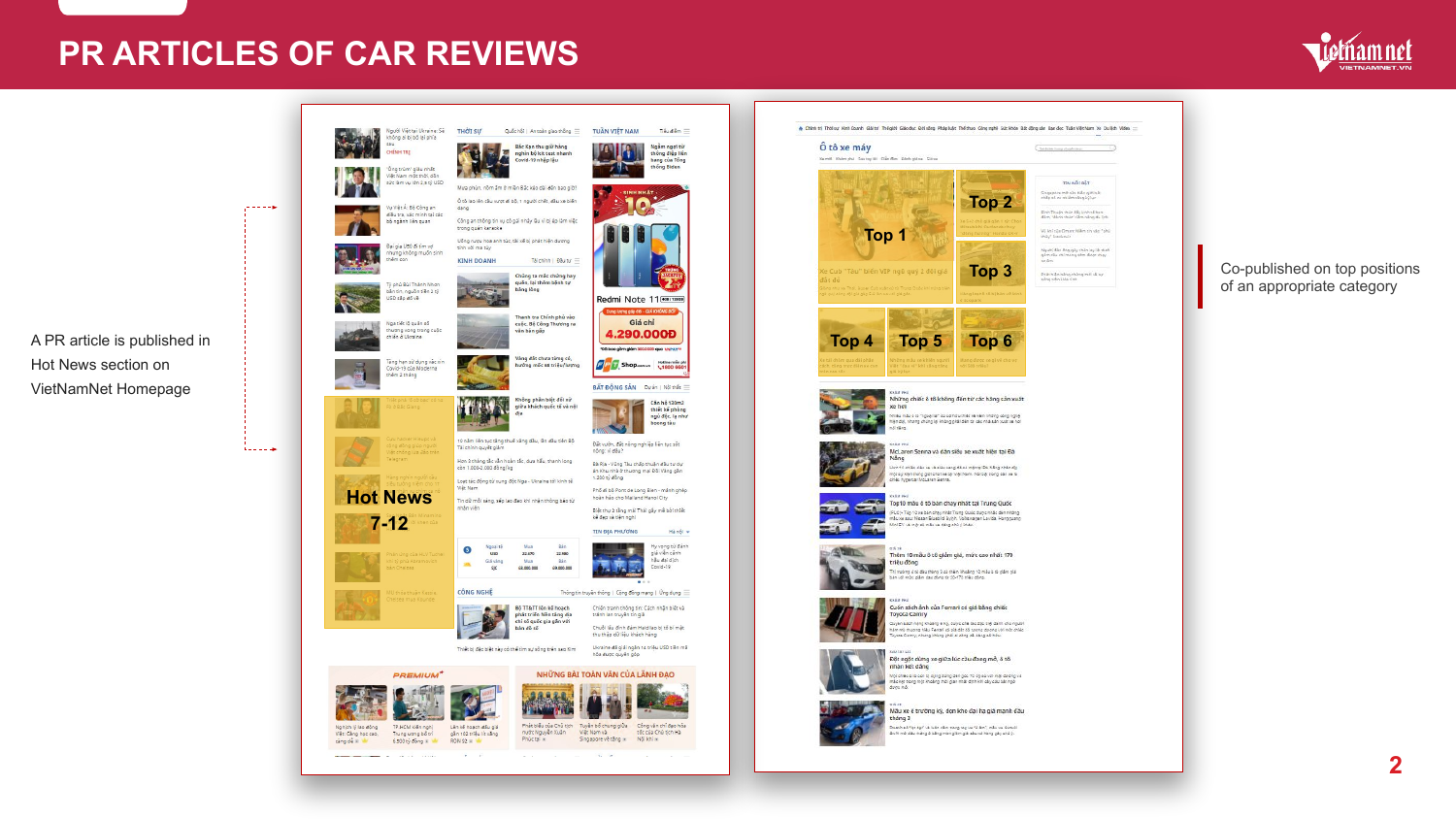

| <b>Position of articles</b>                                 | 1 <sup>st</sup> Video Script* | 2 <sup>nd</sup> video script* | 3rd video script* | 4 <sup>th</sup> video script <sup>*</sup> | <b>Text News</b> |
|-------------------------------------------------------------|-------------------------------|-------------------------------|-------------------|-------------------------------------------|------------------|
| Top 7-12 of Hot news section & Top 1<br>of "Car" category   | 69.000.000                    | 74.000.000                    | 83.000.000        | 95.000.000                                | 52.000.000       |
| Top 7-12 of Hot news section & Top 2<br>of "Car" category   | 63.000.000                    | 68.000.000                    | 77.000.000        | 89.000.000                                | 51.000.000       |
| Top 7-12 of Hot news section & Top<br>3-5 of "Car" category | 61.000.000                    | 66.000.000                    | 75.000.000        | 87.000.000                                | 50.000.000       |
| Top 1 of "Car" category                                     | 49.000.000                    | 54.000.000                    | 63.000.000        | 75.000.000                                | 28.000.000       |
| Top 2-5 of "Car" category                                   | 41.000.000                    | 46.000.000                    | 55.000.000        | 67.000.000                                | 20.000.000       |
| Top 6 of "Car" category                                     | 37.500.000                    | 42.500.000                    | 51.500.000        | 63.500.000                                | 9.000.000        |







## **RATE CARD CAR REVIEW**

*Experiences, evaluations, and introductions of automotive products provided by VietNamNet's journalists and guests Unit: VND*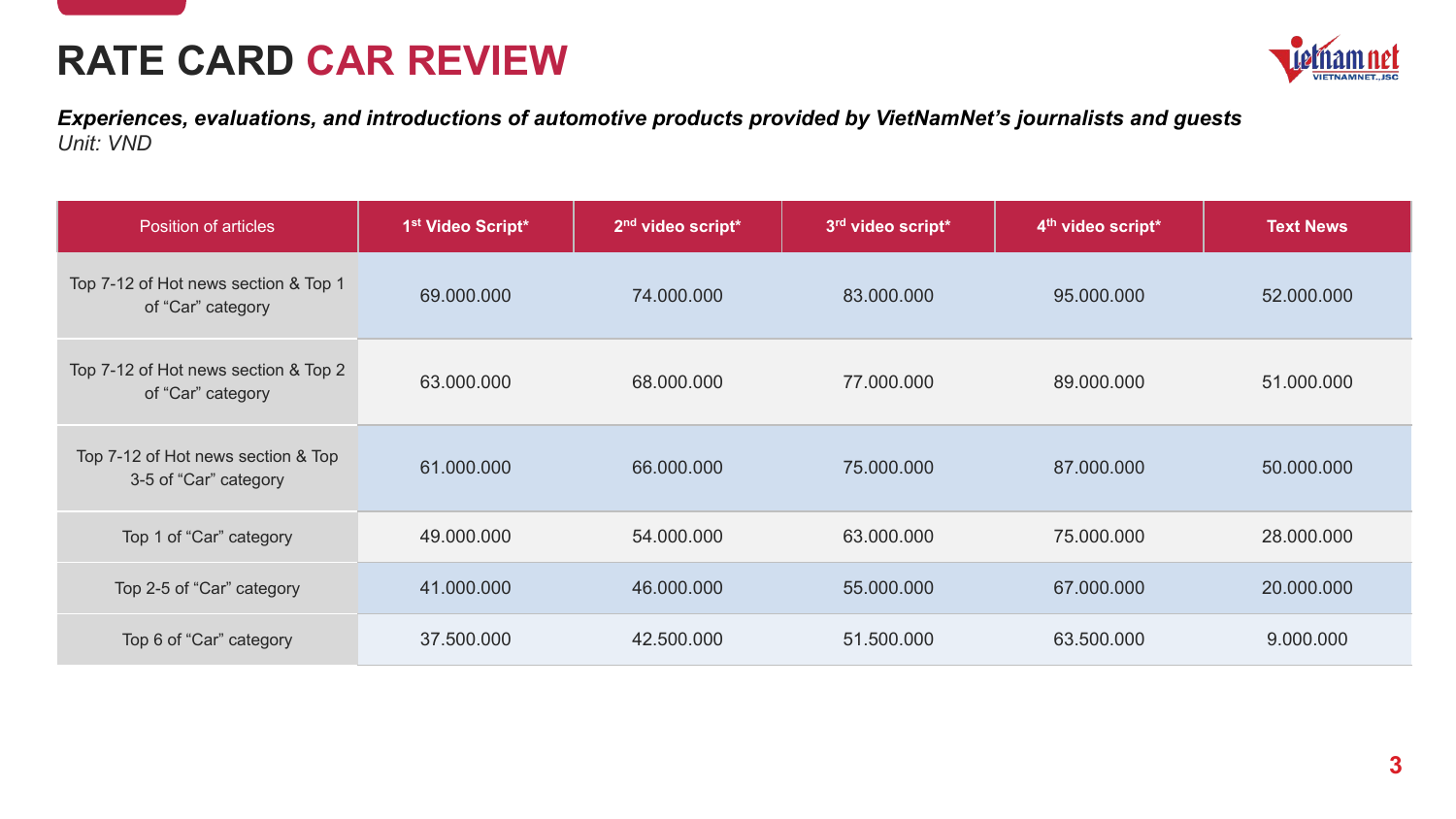

## **TYPE OF CAR ARTICLES TO REVIEW**

*Experiences, evaluations, and introductions of automotive products provided by VietNamNet's journalists and guests*



### **Text News**

Does not include writing costs



**Video News – The 1st script**

01 car experiencing character in a static context, no driving scenes



01 car experiencing character in a dynamic context, with driving scenes



### **Video News – 4th script**

02 car experiencing characters (02 journalists or 01 journalist + 01 guest) driving cars are put in a dynamic context **Video News – 3 rd script**



02 experiencing characters (02 journalists or 01 journalist + 01 guest) driving cars are put in a dynamic context with visual effects added





**Video News – 2<sup>nd</sup> script**